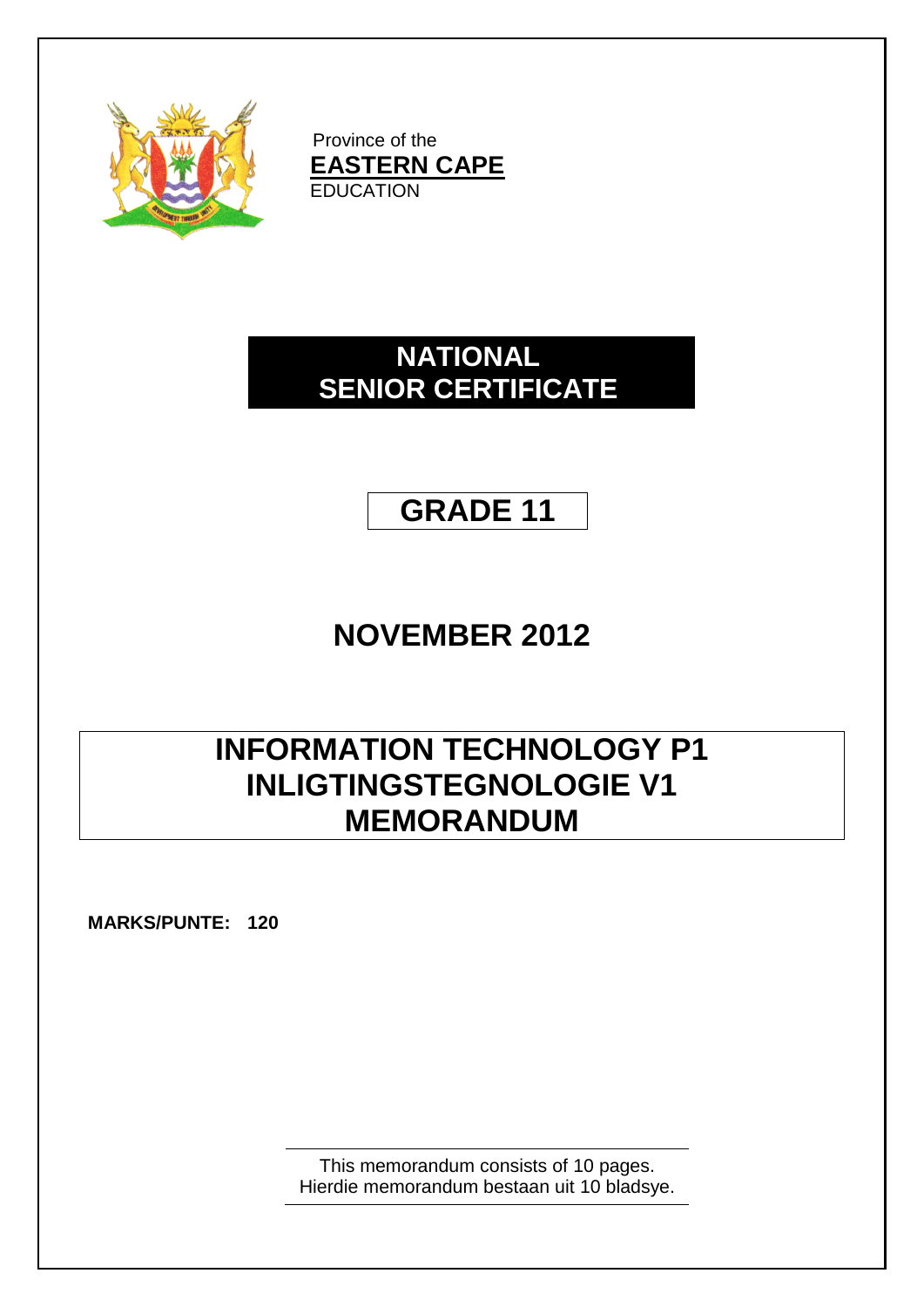## **QUESTION/VRAAG 1 DATABASE AND DELPHI (30 marks/punte)** LO/LU 11.4.15 procedure TForm1.Button1Click(Sender: TObject); begin qrytuckshop.Active := false; qrytuckshop.SQL.text := 'select  $*\checkmark$  from Suppliers  $\checkmark$  order by Supplier $\checkmark$ '; qrytuckshop.active := true; SetGridColumnWidths(DBGrid1); end; procedure TForm1.Button2Click(Sender: TObject); begin qrytuckshop.Active := false; qrytuckshop.SQL.text := 'select Description, UnitPrice $\checkmark$  from Stock  $\checkmark$  where Type = "Sweets"√'; qrytuckshop.active := true; SetGridColumnWidths(DBGrid1); end; procedure TForm1.Button3Click(Sender: TObject); begin qrytuckshop.Active := false; qrytuckshop.SQL.text := 'select  $*\checkmark$  from Stock  $*\checkmark$  where Type = "Chips" $*\checkmark$  and SupplierID = "W2GEL"√': qrytuckshop.active := true; SetGridColumnWidths(DBGrid1); end; procedure TForm1.Button4Click(Sender: TObject); var ssupplier : string; begin ssupplier := inputbox('Enter supplier',","); ✓ qrytuckshop.Active := false; qrytuckshop.SQL.text := 'select  $* \checkmark$  from Suppliers where SupplierNo = "+ssupplier+" $\checkmark$ '; qrytuckshop.active := true; SetGridColumnWidths(DBGrid1); end;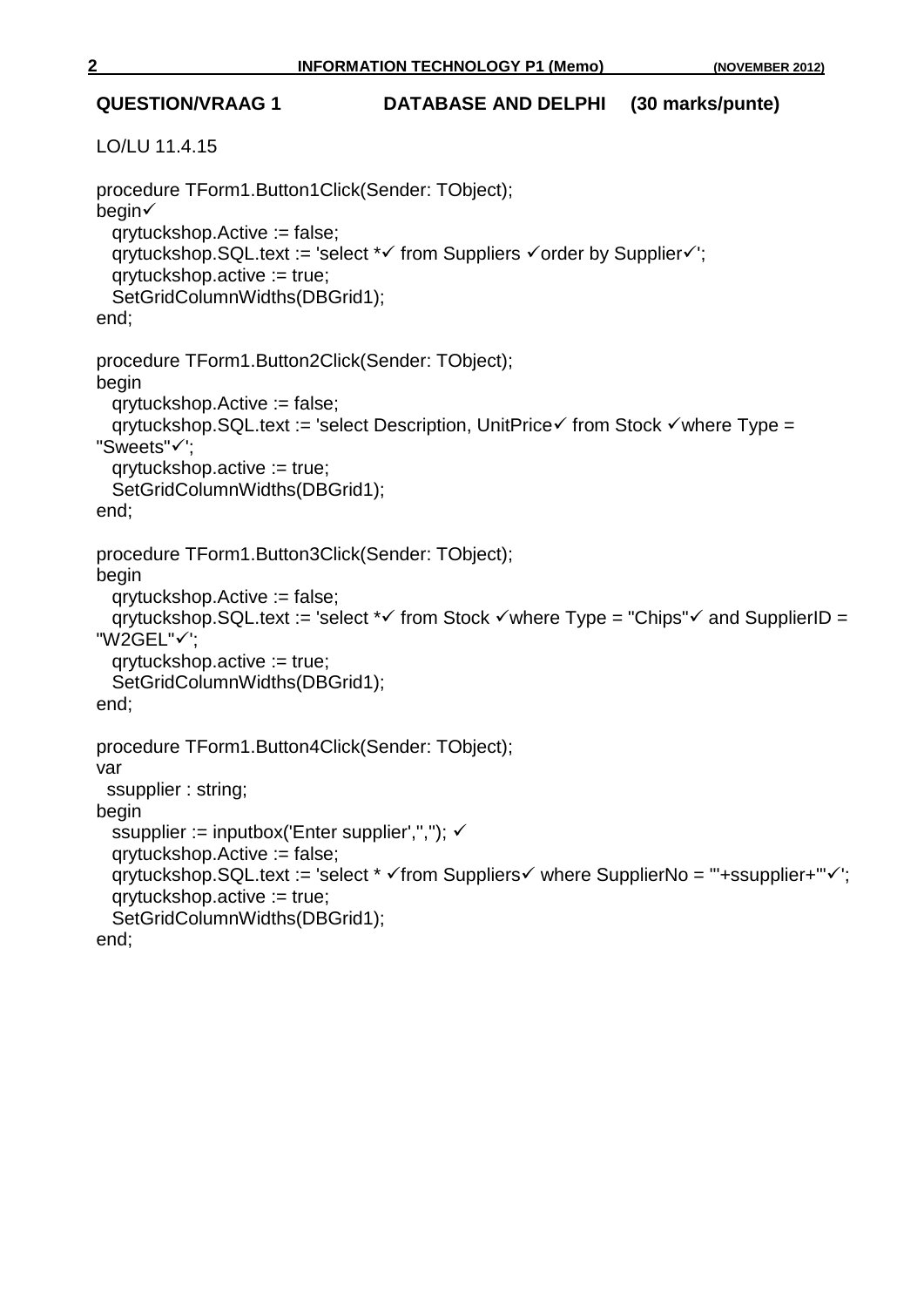```
procedure TForm1.Button5Click(Sender: TObject);
begin
   qrytuckshop.Active := false;
  qrytuckshop.SQL.text := 'select supplier, description, unitprice \checkmark from Suppliers\checkmark, Stock\checkmarkwhere Suppliers.SupplierNo = Stock.SupplierID\checkmark and (Type like "%Drink%"\checkmark or Type like
"%Water%"√ or Type like "%Juice%√")';
   qrytuckshop.active := true;
   SetGridColumnWidths(DBGrid1);
end;
procedure TForm1.Button6Click(Sender: TObject);
begin
   qrytuckshop.Active := false;
  qrytuckshop.SQL.text := 'select count(*)\checkmark as [Number of Different Sweets] \checkmark from Stock
\checkmark where Type = "Sweets"\checkmark";
   qrytuckshop.active := true;
   SetGridColumnWidths(DBGrid1);
end;
procedure TForm1.Button7Click(Sender: TObject);
begin
   qrytuckshop.Active := false;
  qrytuckshop.SQL.text := 'select Stockid, Type, description, unitprice\checkmark, format\checkmark(14/100^*unitprice\checkmark, "Currency"\checkmark) as [VAT] \checkmark from Stock\checkmark);
   qrytuckshop.active := true;
   SetGridColumnWidths(DBGrid1);
end;
procedure TForm1.Button8Click(Sender: TObject);
begin
   qrytuckshop.Active := false;
  grytuckshop.SQL.text := 'insert into Suppliers√ values √ ("RJSALE","RJ SALES","21 Union
Ave","0437211895")√';
   qrytuckshop.execsql;
  qrytuckshop.sql.text := 'select *\checkmark from suppliers'\checkmark;
   qrytuckshop.active := true;
   SetGridColumnWidths(DBGrid1);
end;
```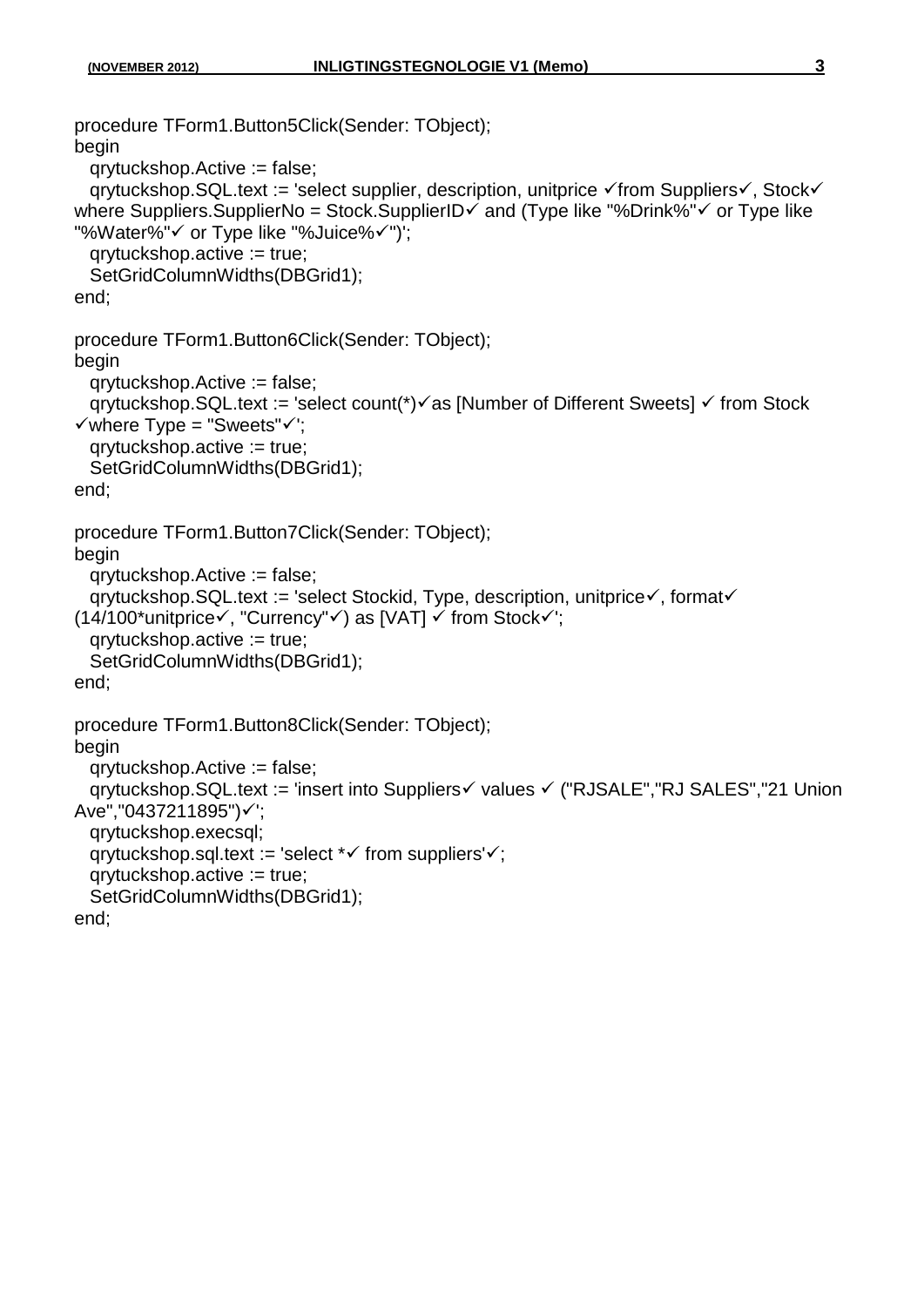## **QUESTION/VRAAG 2 (40 marks/punte)**

LO/LU 11.4.8, 11.4.9, 11.4.10

| 2.1 | Declare other arrays (global)<br>Procedure Items under public<br><b>Procedure Heading</b><br>Loop<br>Get Item<br><b>Get Units</b><br>Get Price per Item                                                                                                                                                                                 | 1<br>1<br>$\mathbf 1$<br>$\mathbf 1$<br>$\begin{array}{c} 2 \\ 2 \\ 2 \end{array}$<br>10                                                                          |
|-----|-----------------------------------------------------------------------------------------------------------------------------------------------------------------------------------------------------------------------------------------------------------------------------------------------------------------------------------------|-------------------------------------------------------------------------------------------------------------------------------------------------------------------|
| 2.2 | Randomize<br><b>Call statement</b><br>Columns<br>Heading<br>Initialise profit variable<br>loop<br>Get randomised quantities<br>Calculate excl vat<br>Calculate incl vat<br>Calculate selling price per item<br>Display items and amounts to two decimal places<br>Calculate profit<br>Display profit outside loop to two decimal places | 1<br>$\mathbf 1$<br>$\frac{1}{2}$<br>$\overline{1}$<br>1<br>1<br>1<br>$\mathbf 1$<br>$\mathbf 1$<br>$\begin{array}{c} 3 \\ 1 \end{array}$<br>$\overline{2}$<br>17 |
| 2.3 | Sorting code (3 for swapping matches, 2 for loops, 1 for if)<br>Initialising of variables needed<br>Loop (while)<br>If statement (mod $5 = 0$ )<br>Increase week counter<br>Display week heading<br>Display learners name                                                                                                               | 6<br>$\overline{2}$<br>$\overline{1}$<br>1<br>1<br>1<br>1<br>13                                                                                                   |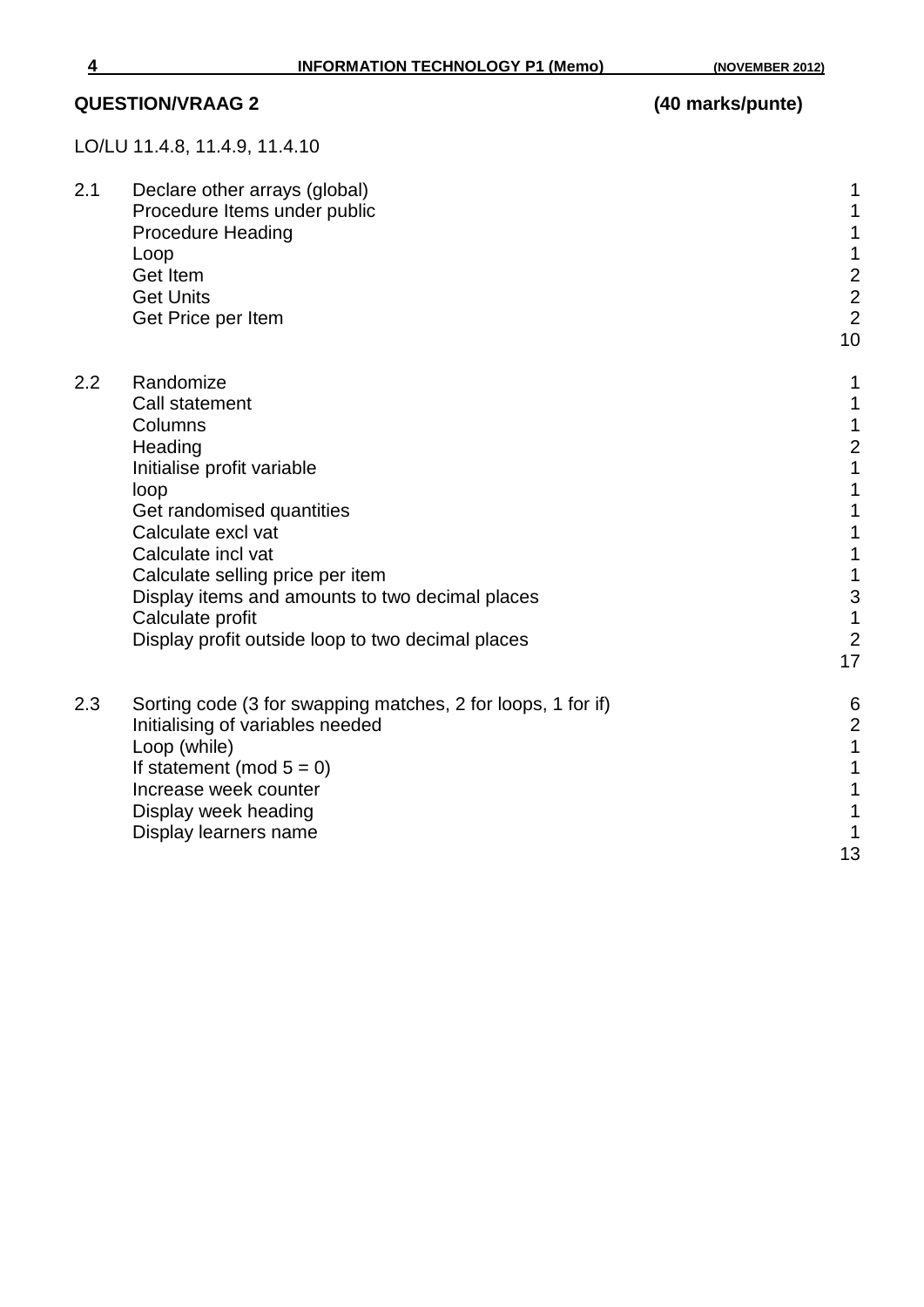### **SAMPLE SOLUTION**

unit Question2\_u;

### interface

#### uses

 Windows, Messages, SysUtils, Variants, Classes, Graphics, Controls, Forms, Dialogs, Menus, StdCtrls, ComCtrls, Buttons;

#### type

end;

```
 TForm1 = class(TForm)
   RichEdit1: TRichEdit;
   Button1: TButton;
   Button2: TButton;
   BitBtn1: TBitBtn;
   procedure FormActivate(Sender: TObject);
   procedure Button1Click(Sender: TObject);
   procedure Button2Click(Sender: TObject);
  private
   { Private declarations }
  public
   procedure Items;
  end;
var
  Form1: TForm1;
  arrItem : array[1..50] of string;
  arrName : array[1..50] of string;
  arrPrice : array[1..50] of real;
  arrunits : array[1..50] of integer;
  icount : integer;
  arrLearners : array[1..20] of string = 
('John','Andrea','Phillip','Sazi','Mihlali','Zac','Gabriella','Lisa','Thomas','Siposethu','Sihle','J
ack','Jonathan','Okuhle','Shaun','Henry','Norman','Chantel','Liz','Sophia');
implementation
\{$R *.dfm\}procedure TForm1.FormActivate(Sender: TObject);
var
  myfile : textfile;
  soneline : string;
begin
  if fileexists('Stock.txt')<>true then
   begin
     ShowMessage('File does not exist');
     Exit;
```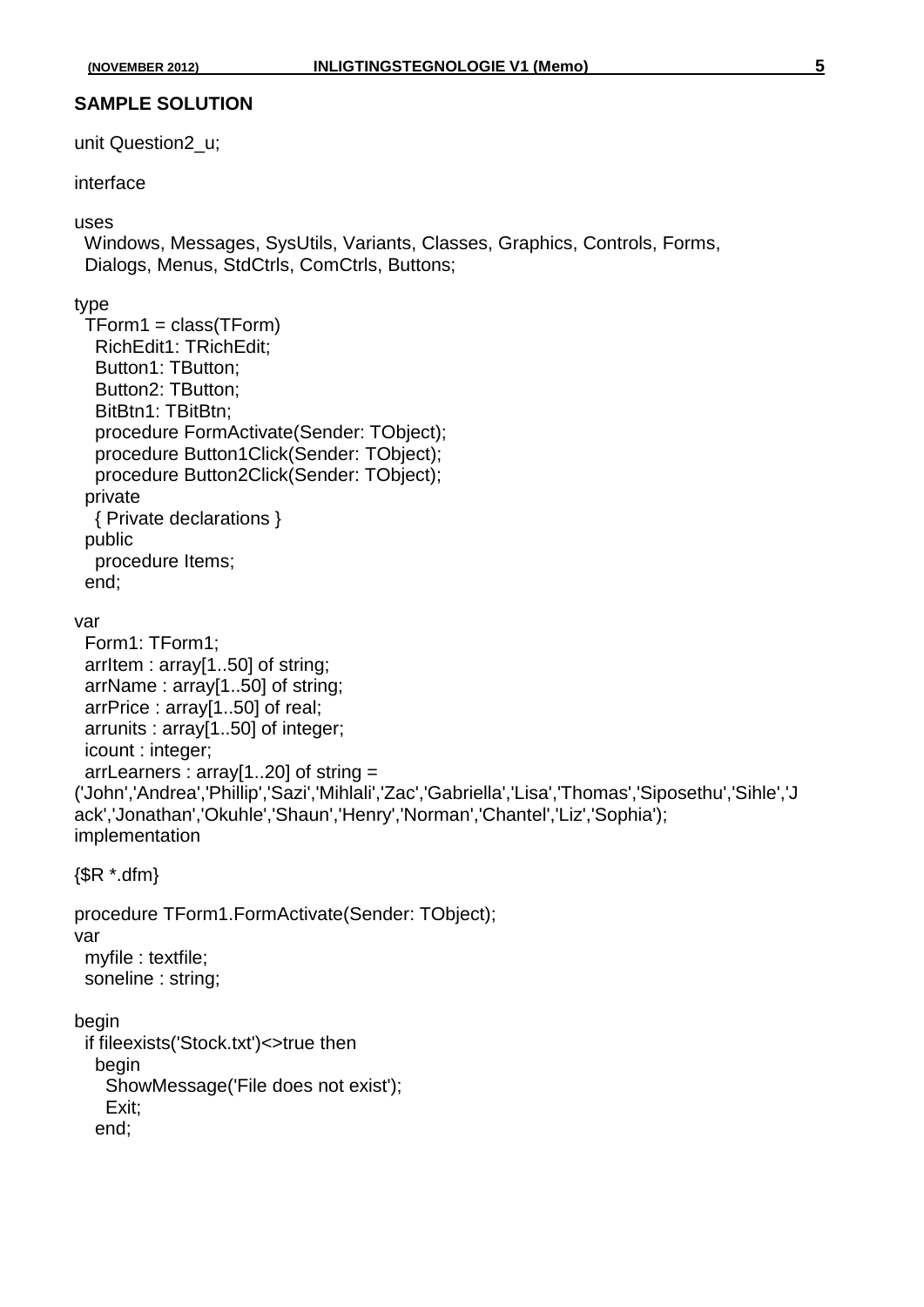```
 Reset(myfile);
 icount := 0;
  while not eof(myfile) do
   begin
     readln(myfile, soneline);
     inc(icount);
     arrItem[icount] := soneline;
   end;
  closefile(myfile);
end;
procedure TForm1.Items;
var
  k, ipos, iunits : integer;
  runitprice : real;
begin
 for k := 1 to icount do
   begin
    ipos := pos(', ' , arrItem[k]);arrName[k] := copy(arItem[k], 1, ipos -1); delete(arrItem[k],1,ipos);
     ipos := pos(',',arrItem[k]);
     arrunits[k] := strtoint(copy(arrItem[k],1,ipos-1));
     delete(arrItem[k],1,ipos);
    ipos := pos(', ' , arrItem[k]);runitprice := strtofloat(arrItem[k]);
     arrPrice[k] := runitprice/arrunits[k];
   end;
end;
procedure TForm1.Button1Click(Sender: TObject);
var
  k, iquantity : integer;
  rvat, rincvat, rexclvat, rselling, rprofit : real;
begin
   Randomize;
   Items;
  richedit1.Paragraph.tabcount := 4;
  richedit1.Paragraph.Tab[0] := 50;
   richedit1.Paragraph.Tab[1] := 200;
   richedit1.Paragraph.Tab[2] := 250;
   richedit1.Paragraph.Tab[3] := 300;
   richedit1.Paragraph.Tab[4] := 350;
   richedit1.Lines.add('Quantity'+#9+'Description'+#9+'Excl VAT'+#9+'Incl 
VAT'+#9+'Selling Price Per Unit');
  rprofit := 0;
  for k := 1 to icount do
```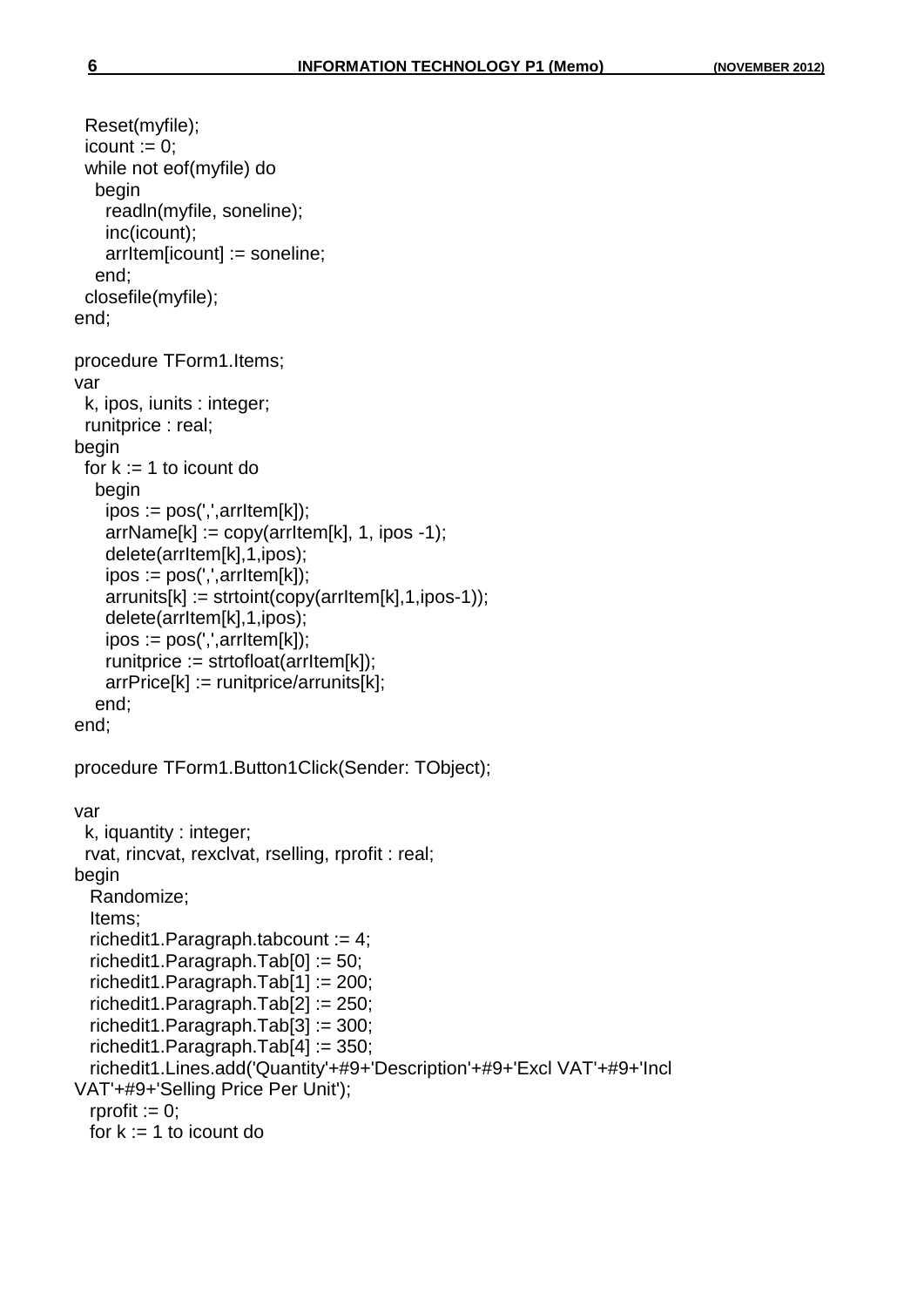```
 Begin
    iquantity := random(20)+1;
     rexclvat := arrprice[k]*iquantity*arrunits[k];
    rincvat := (arrprice[k] * 14 / 100 + arrprice[k]) * arrunits[k]*iquantity;
     rselling := (\text{arrprice}[k]^*14/100+\text{arrprice}[k]) + \text{arrprice}[k]^* 20/100+\text{arrprice}[k];richedit1.lines.add(inttostr(iquantity) + #9 + arrName[k] + #9 + floattostrf(rexclvat,
fffixed, 6, 2) + #9+floattostrf(rincvat,fffixed,6,2)+#9+floattostrf(rselling,fffixed,6,2));
      rprofit := rprofit + (rselling*iquantity*arrunits[k] - rincvat);
    end;
richedit1.lines.add('');
    richedit1.Lines.add('Profit if ALL stock sold: '+floattostrf(rprofit,fffixed,10,2));
end;
procedure TForm1.Button2Click(Sender: TObject);
var
  k, l, iweek : integer;
  stemp : string;
begin
 for k := 1 to 19 do
   begin
  for l := k + 1 to 20 do
     begin
      if arrlearners[k] > arrlearners[l] then
        begin
        stemp := arrlearners[k]:
         arrlearners[k] := arrlearners[l];
         arrlearners[l] := stemp;
        end;
     end;
   end;
    k := 0;
    iweek := 0:
    while k \leq 20 do
      begin
       if k mod 5 = 0 then
          begin
           inc(iweek);
           richedit1.lines.add('');
           richedit1.lines.add('Week '+inttostr(iweek));
          end;
       inc(k);
        richedit1.lines.Add(arrLearners[k]);
      end;
end;
```
end.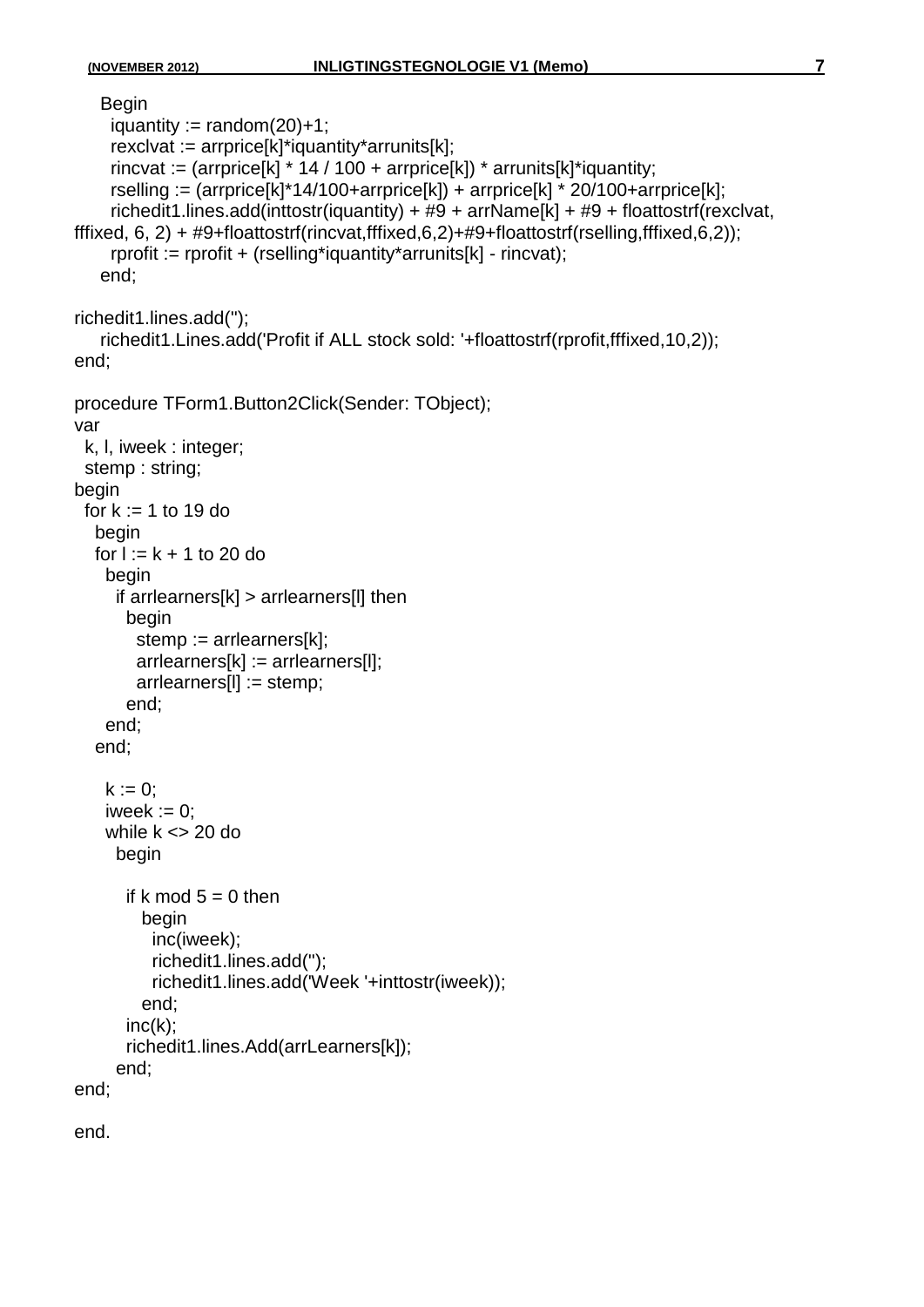## **QUESTION/VRAAG 3 (44 marks/punte)**

| 3.1 | 3.1.1                                                     | <b>Function heading</b><br>Find length<br>If correct true else false                                                                                                                                                                                                                                                                                            | $\mathbf 1$<br>$\mathbf 1$<br>$\overline{2}$                                                                           |
|-----|-----------------------------------------------------------|-----------------------------------------------------------------------------------------------------------------------------------------------------------------------------------------------------------------------------------------------------------------------------------------------------------------------------------------------------------------|------------------------------------------------------------------------------------------------------------------------|
|     | 3.1.2                                                     | Procedure added under public<br>Procedure heading with correct parameters<br>Copy year, month, day<br>If year starts with '0' then add 20 else add 19<br>Create dob in following format yyyy/mm/dd                                                                                                                                                              | $\mathbf 1$<br>$\mathbf 1$<br>3<br>$\overline{2}$<br>$\mathbf{1}$                                                      |
|     | 3.1.3                                                     | <b>Function heading</b><br>Copy gender digit<br>If less than 5 then F else M                                                                                                                                                                                                                                                                                    | $\mathbf{1}$<br>$\mathbf 1$<br>3                                                                                       |
|     | 3.1.4                                                     | <b>Function heading</b><br>loop<br>Find odd positions and add<br>Find even positions and form new string<br>Multiply even string by 2 add the digits<br>Add the even and odd answers<br>Subtract the second digit from 10 to create a 'check' digit<br>Copy the last digit of id number<br>If the check digit equals the last digit then verify true else false | $\mathbf 1$<br>$\mathbf 1$<br>$\mathbf 1$<br>$\frac{2}{2}$<br>$\mathbf{1}$<br>$\mathbf 1$<br>$\mathbf{1}$<br>3<br>30   |
| 3.2 | and re-enter<br>Call dateofbirth<br><b>Display Gender</b> | Enter ID number<br>Loop – to ensure that ID number has length of 13 digits; if not display a message<br>If correct length then do all call statements and display all info else display<br>message that ID number is invalid<br>Message that ID is verified<br>Gender call statement and assign Male and Female<br>Display date of birth                        | $\mathbf 1$<br>$\overline{4}$<br>$\overline{2}$<br>$\mathbf 1$<br>$\mathbf 1$<br>3<br>$\mathbf 1$<br>$\mathbf 1$<br>14 |

### **SAMPLE SOLUTION**

unit Question3\_u;

interface

uses

 Windows, Messages, SysUtils, Variants, Classes, Graphics, Controls, Forms, Dialogs, Buttons, StdCtrls, ComCtrls;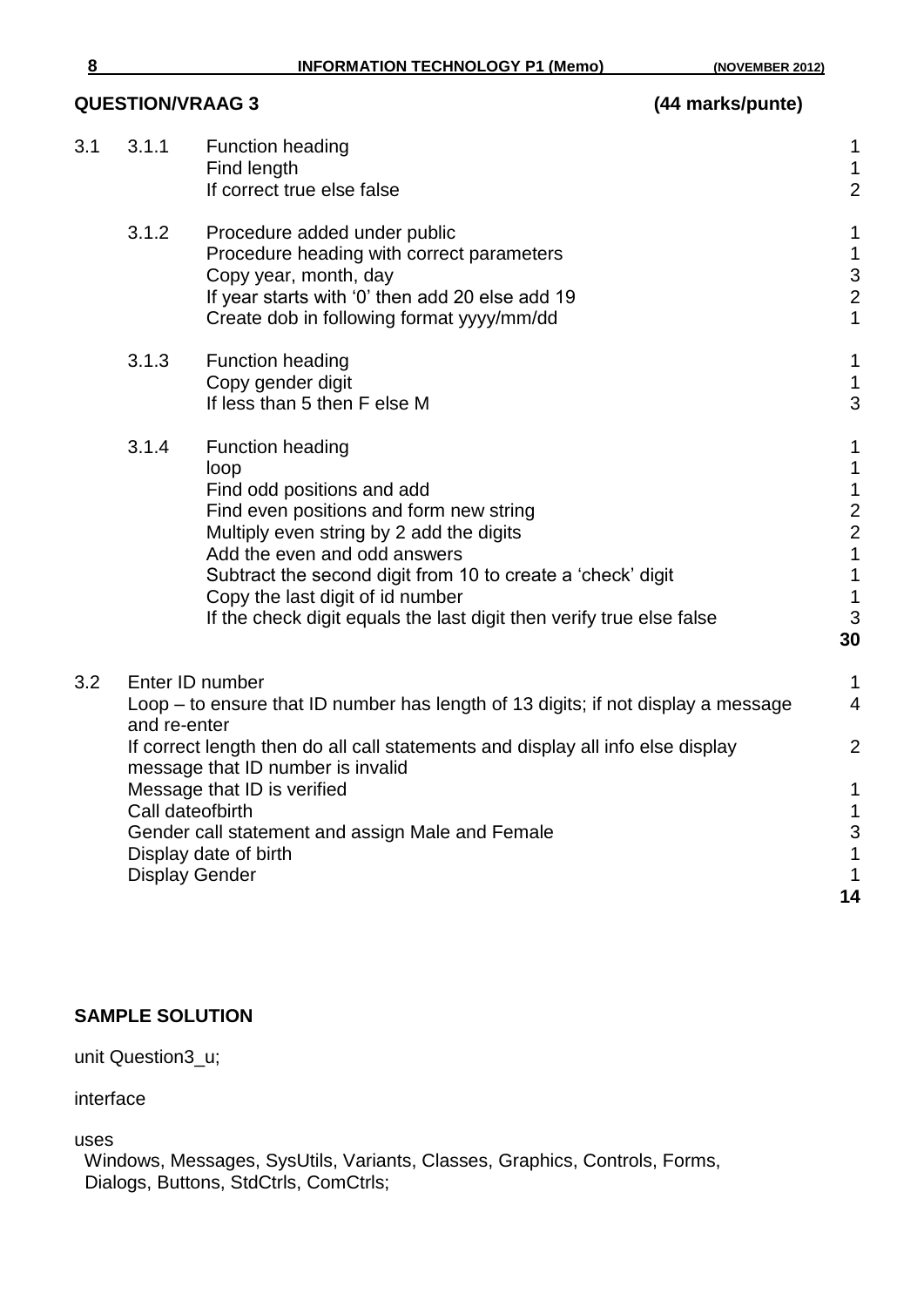type

```
 TForm1 = class(TForm)
   RichEdit1: TRichEdit;
   Button1: TButton;
   BitBtn1: TBitBtn;
   procedure Button1Click(Sender: TObject);
  private
   { Private declarations }
  public
   procedure dateofbirth(sid:string; var sdob : string);
  end;
var
  Form1: TForm1;
```

```
mplementation
```

```
\{$R *.dfm\}
```

```
function lengthid (sid : string) : boolean;
begin
 if length(sid) = 13 then
  lengthid := true else
  lengthid := false;
```

```
end;
```

```
procedure TForm1.dateofbirth(sid:string; var sdob : string);
var
  syy, syear, smm, sdd : string;
begin
 syy := copy(sid, 1, 2);if syy[1] = '0' then
  syear := 20' + syy else
  syear := '19' + syy;
 smm := copy(sid, 3, 2);sdd := \text{copy}(sid, 5, 2);sdob := syear + '/* + smm + '/* + sdd;end;
function Gender(sid : string) : char;
var
  igen : integer;
begin
 igen := strictoint(copy(sid, 7, 1)); if igen < 5 then
  Gender := 'F' else
   Gender := 'M';
end;
```